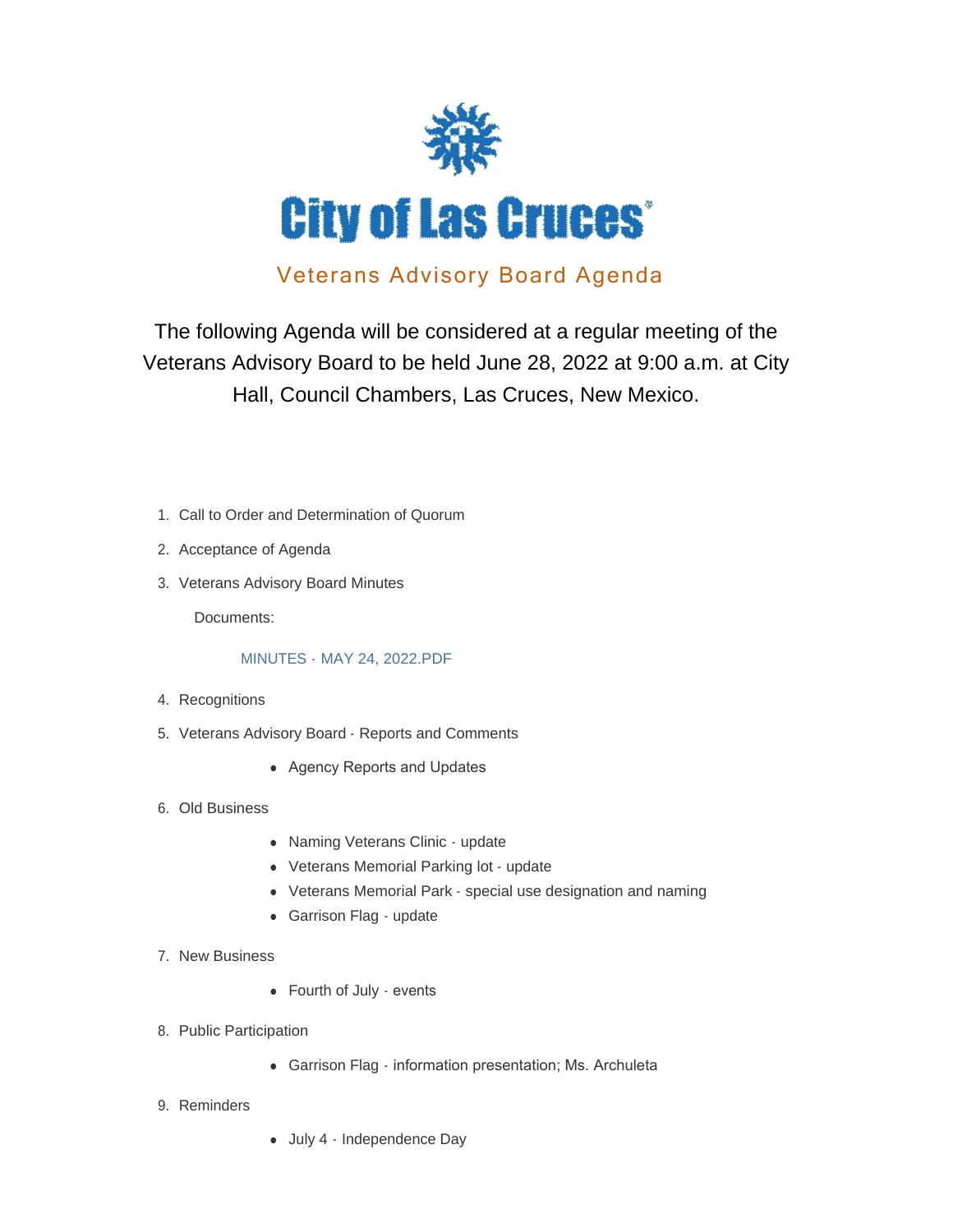- July 27 Korean War Veterans Armistice Day
- July 26 Next Meeting
- 10. Adjournment

If you need an accommodation for a disability to enable you to fully participate in this event, please contact us 72 hours before this event at  $528-3473/N$  or  $528-$ 4211/TTY.

*The City of Las Cruces does not discriminate on the basis of race, color, national origin, sex, sexual orientation, gender identity, religion, age or disability in employment or the provision of services.*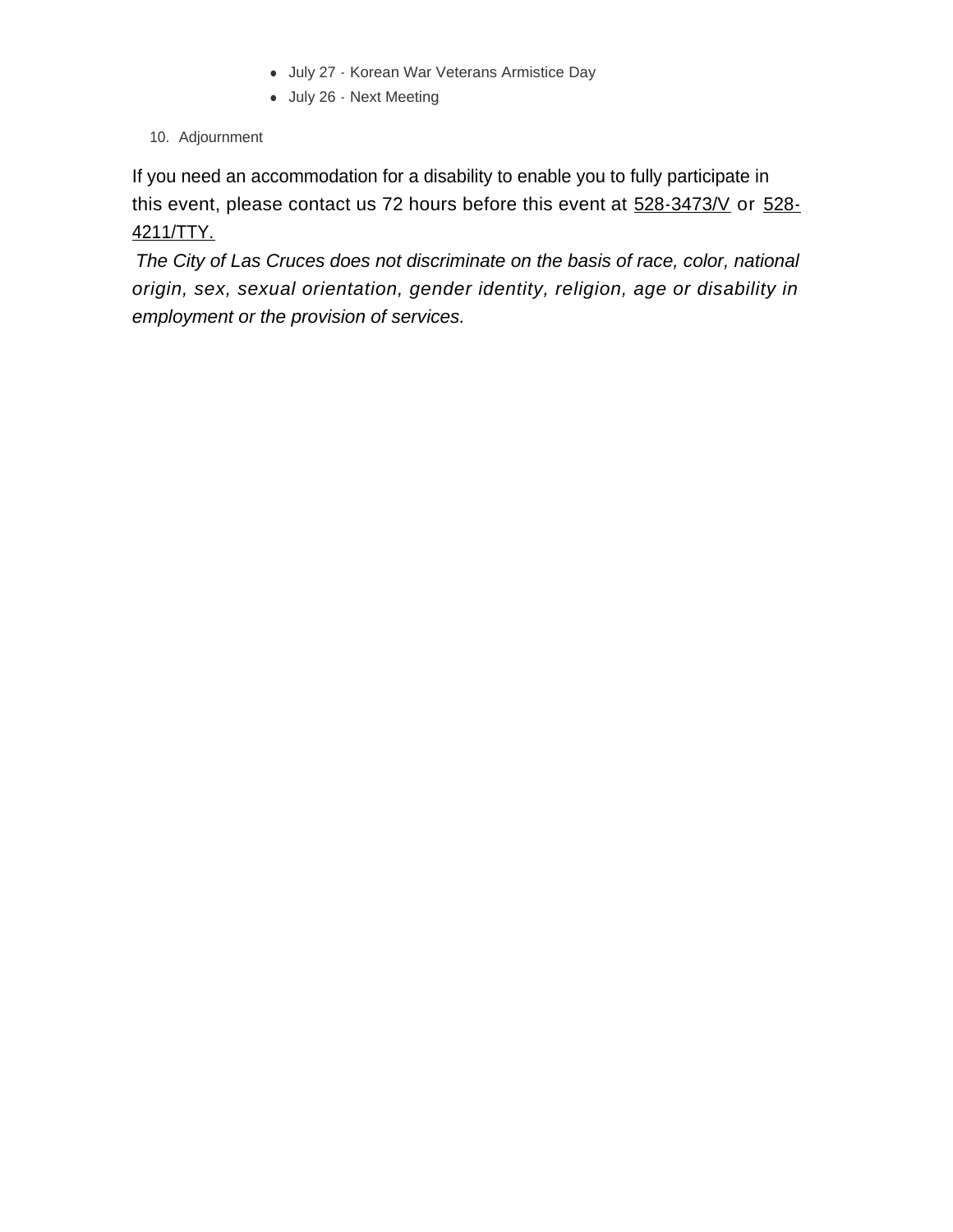## **Veterans Advisory Board Minutes May 24, 2022**



**Date: May 24, 2022, at 9:00 a.m. Place: City Hall, Council Chambers; 700 N. Main., Las Cruces, NM**

**Board Members Present:**

**Karen Woods, Chair - United Military Women of the Southwest (UMWSW) Rod Gajewski, Vice Chair - Military Order of Purple Heart (MOPH) Victor Eres, Marine Corps League Hubert Gay, VVA, Vietnam Veterans of America Christine Sautter, Military Officers Association of America (MOAA) Daniel Ansbach, Special Forces Association Sam Bothern, Disabled American Veterans Chapter 10 (DAV) James Turner, Member at Large Number 1 Mike Cano, Member at Large Number 3 John Poland, American Legion Post 10**

### **Board Members Absent:**

**Patrick Ramirez, Veterans of Foreign Wars Post 10124 (VFW) Jesse Addison, Veterans of Foreign Wars Post 3242 (VFW) Hector Sanchez, Member at Large Number 2 – Student**

### **City Staff Present:**

**Eric Enriquez, Asst City Manager Larry Nichols, Community Development Director**

| <b>AGENDA ITEM</b>                          | <b>TIME</b><br><b>RECORDING</b> | DISCUSSIONS/CONCLUSIONS/<br><b>RECOMMENDATIONS</b>                                                     | <b>ACTION TAKEN</b>                                                               |
|---------------------------------------------|---------------------------------|--------------------------------------------------------------------------------------------------------|-----------------------------------------------------------------------------------|
| 1. Call to Order                            | 09:01                           | <b>Chair Woods - called the meeting of the Veterans Advisory</b><br>Board to order                     | <b>Board</b><br>acknowledged<br>Pledge by VAB                                     |
| 2.<br>Approval of<br><b>Meeting Agenda</b>  | 09:04                           | Agenda reviewed by VAB – motion to accept the agenda for<br>May 24, 2022.                              | VAB unanimously<br>approved - May,<br>24, 2022 meeting<br>agenda by voice<br>vote |
| Approval of<br>3.<br><b>Meeting Minutes</b> | 09:05                           | Minutes from May 24, 2022 reviewed by VAB motion to<br>accept the minutes as amended typo corrections. | VAB unanimously<br>approved - the<br>May 24, 2022<br>minutes by voice<br>vote     |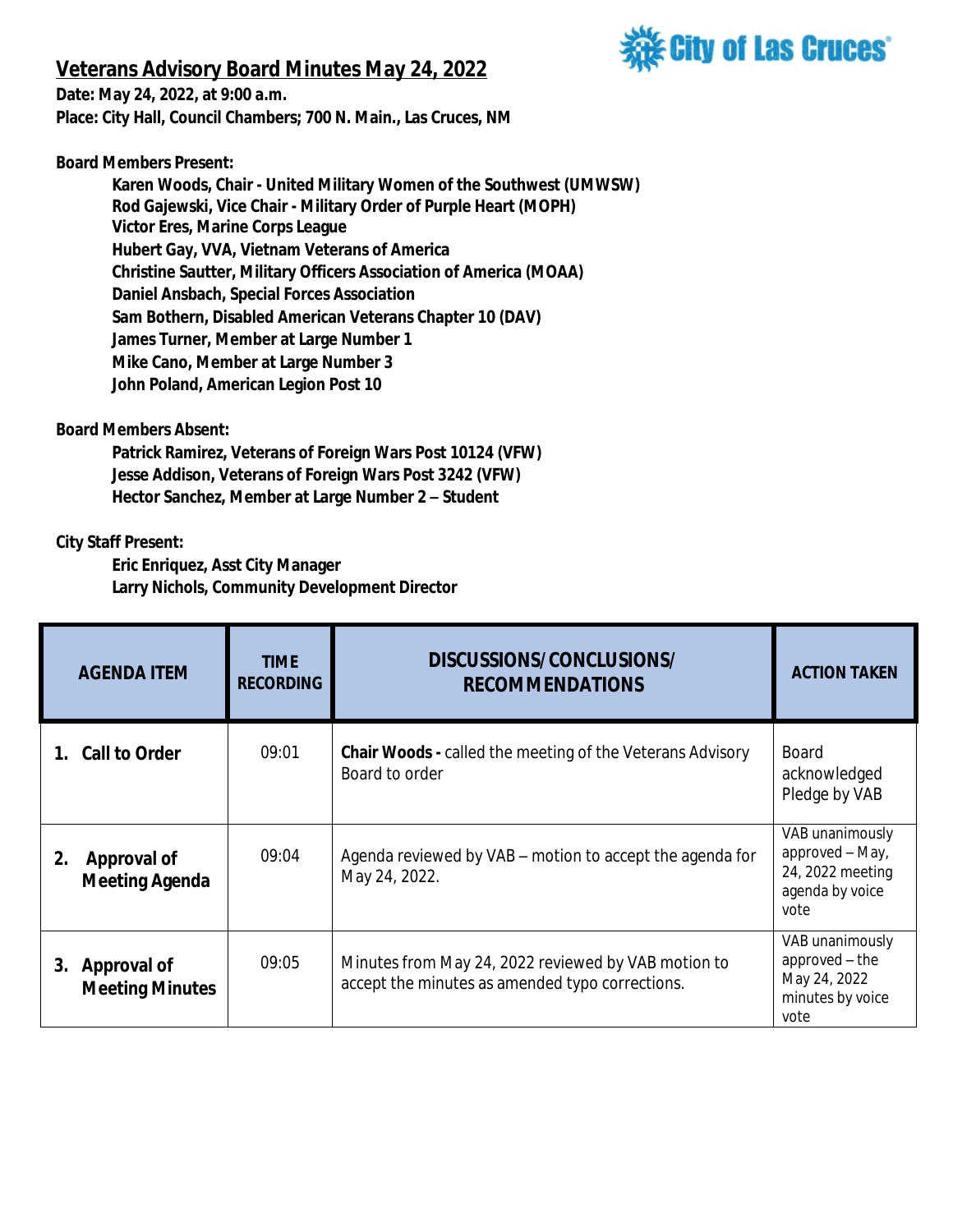| 4. | <b>Board Member</b><br><b>Reports</b> | 09:11 | Daniel Ansbach,<br>Special Forces Association<br>- nothing to report for this month                                                                                                                                                                                                                                                                                                                                                                                                                                                                                                                                                                                                                                                                                                          | Read into record |
|----|---------------------------------------|-------|----------------------------------------------------------------------------------------------------------------------------------------------------------------------------------------------------------------------------------------------------------------------------------------------------------------------------------------------------------------------------------------------------------------------------------------------------------------------------------------------------------------------------------------------------------------------------------------------------------------------------------------------------------------------------------------------------------------------------------------------------------------------------------------------|------------------|
|    |                                       |       | Hector Sanchez,<br>Member at Large Number 2 - student<br>- Stated that for November, Military Appreciation week, they<br>will be having ROTC celebrating 125 years at NMSU. Mr.<br>Sanchez also state that, there would will be more<br>information on partnering with ROTC program to celebrate<br>their ROTC program and hopefully it will be here for another<br>125 years.                                                                                                                                                                                                                                                                                                                                                                                                               |                  |
|    |                                       |       | Victor Eres,<br>Marine Corps League<br>- Stated that they participated and scored high on their<br>Honor Guard Conference. Mr. Eres also stated that on April<br>21 <sup>st</sup> they had six funerals since their last meeting on April 26.<br>Their detachment participated on the Run for the Wall and<br>they were gracious enough to provide them a plaque for<br>their many years of participation. Memorial Day activities<br>will be placing flags at Masonic Cemetery, and they will have<br>participation in their ceremonies at Rio Grade River at<br>Hillcrest. Mr. Eres also mention that they will have a Marine<br>Core Ball plan for this year and will be Thursday, November<br>10th at Elks Lodge and more information will be forthcoming,<br>hopefully by next meeting. |                  |
|    |                                       |       | Sam Bothern,<br>DAV Chapter 10<br>- Stated that they are currently in the middle of their<br>spring/summer fundraiser at Golder Corral and will go on<br>through the 30 <sup>th</sup> . Also on the 28 <sup>th</sup> they will be placing flags at<br>the cemetery in Dona Ana and next month they will be<br>attending their state convention in Albuquerque.                                                                                                                                                                                                                                                                                                                                                                                                                               |                  |
|    |                                       |       | John Poland,<br>American Legion Post 10<br>- Stated that they are sponsoring a student who had just<br>finished his junior year at Mesilla Valley Christian School to<br>attend the American Legion Boys State at Eastern NM<br>University in Portales. In the process he will also earn 3<br>college credits for attending this course. Mr. Poland also<br>mention that they hope to have more boys coming forward<br>to complete their junior year so they can attend American<br>Legion Boys State in the future. It was not held for the last<br>two years due to COVID. Mr. Poland also mention that he<br>requested a \$1,000 donation to the Veterans Memorial Park<br>parking lot, and it was approved by the American Legion<br><b>Executive Committee.</b>                         |                  |
|    |                                       |       | Mr. Poland mention that they provided breakfast to 310<br>motorcycle riders that were passing through Las Cruces on                                                                                                                                                                                                                                                                                                                                                                                                                                                                                                                                                                                                                                                                          |                  |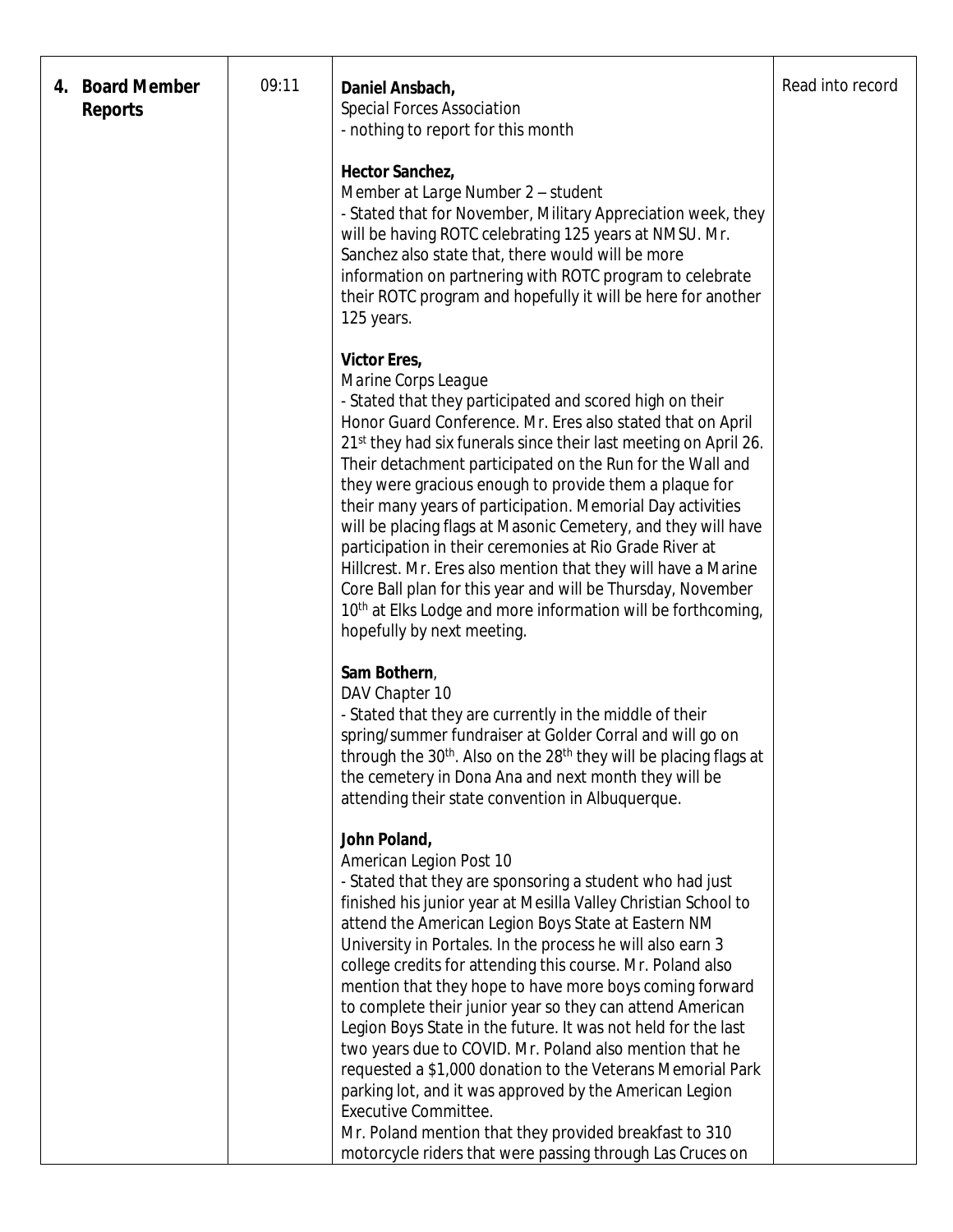| their annual run for the wall and that they were very<br>appreciative. This coming Sunday they will be conducting a<br>Memorial Day ceremony on May 29th at Saint Joseph<br>Cemetery, which is located 100 S. Espina St., anybody can<br>participate or observe.                                                                                                                                                                                                                                                                                                                                                                                                                                                                                                                                                    |
|---------------------------------------------------------------------------------------------------------------------------------------------------------------------------------------------------------------------------------------------------------------------------------------------------------------------------------------------------------------------------------------------------------------------------------------------------------------------------------------------------------------------------------------------------------------------------------------------------------------------------------------------------------------------------------------------------------------------------------------------------------------------------------------------------------------------|
| Hubert Gay,<br>Vietnam Veterans of America<br>- Stated that on the 29 <sup>th</sup> they will begin placing flags at<br>3:00pm at the Hillcrest Cemetery on West Picacho and<br>anybody is welcome to come help. Mr. Gay also mention<br>that they had a food fundraiser in Rinconada which was held<br>on May 22 <sup>nd</sup> ., this was for the firefighters and their faimilies<br>in Ruidoso but there was no need for it at that moment,<br>therefore it was donated to the soup kitchen, Gospel Rescue<br>and those paragons. Mr. Gay stated that on September 30th<br>through October 2 <sup>nd</sup> ., event, Run for the Honor Flag.                                                                                                                                                                    |
| Rod Gajewski,<br><b>MOPH</b><br>- Stated that Chris Sautter, invited him to the Military<br>Officers luncheon and the NM Secretary of Veterans Affair<br>was there and the representative from the State Office. Mr.<br>Gajewski comment, as members of the group they need to<br>contact these people at the State Office to coordinate with<br>them just like they do with Federal VA Office. Mr. Gajewski<br>also mention that the Purple Heart Veterans will be putting<br>the lighted cups on the wall at 6:30pm on Memorial Day and<br>they are not having a regular full ceremony in refence to<br>COVID situation. But next year they will have a full ceremony<br>and few members of the group will be there, along with<br>Karen Wood, and the Las Cruces JROTC has volunteer to put<br>cups on the wall. |
| Christine Sautter,<br><b>MOAA</b><br>- Stated that they had their last meeting last week of the<br>year with Military Officers and Secretary Sonya Smith, who<br>was present as a guest speaker. Secretary Smith discussed<br>the issue about the possibility of the CBOC closing and other<br>issues as well. Secretary Smith would like to hear from the<br>members of any issues or concerns, and how she can help.                                                                                                                                                                                                                                                                                                                                                                                              |
| Mike Cano,<br>Member at Large 3<br>- no report this month                                                                                                                                                                                                                                                                                                                                                                                                                                                                                                                                                                                                                                                                                                                                                           |
| James Turner,<br>Member at Large 1<br>- Stated that the Run for the Wall was a great turn out. Mr.<br>Turner announce a certificate of appreciation to Gwen<br>Revie, for her endearing work in repairing the flag and<br>making sure that it is good to go for the next time.                                                                                                                                                                                                                                                                                                                                                                                                                                                                                                                                      |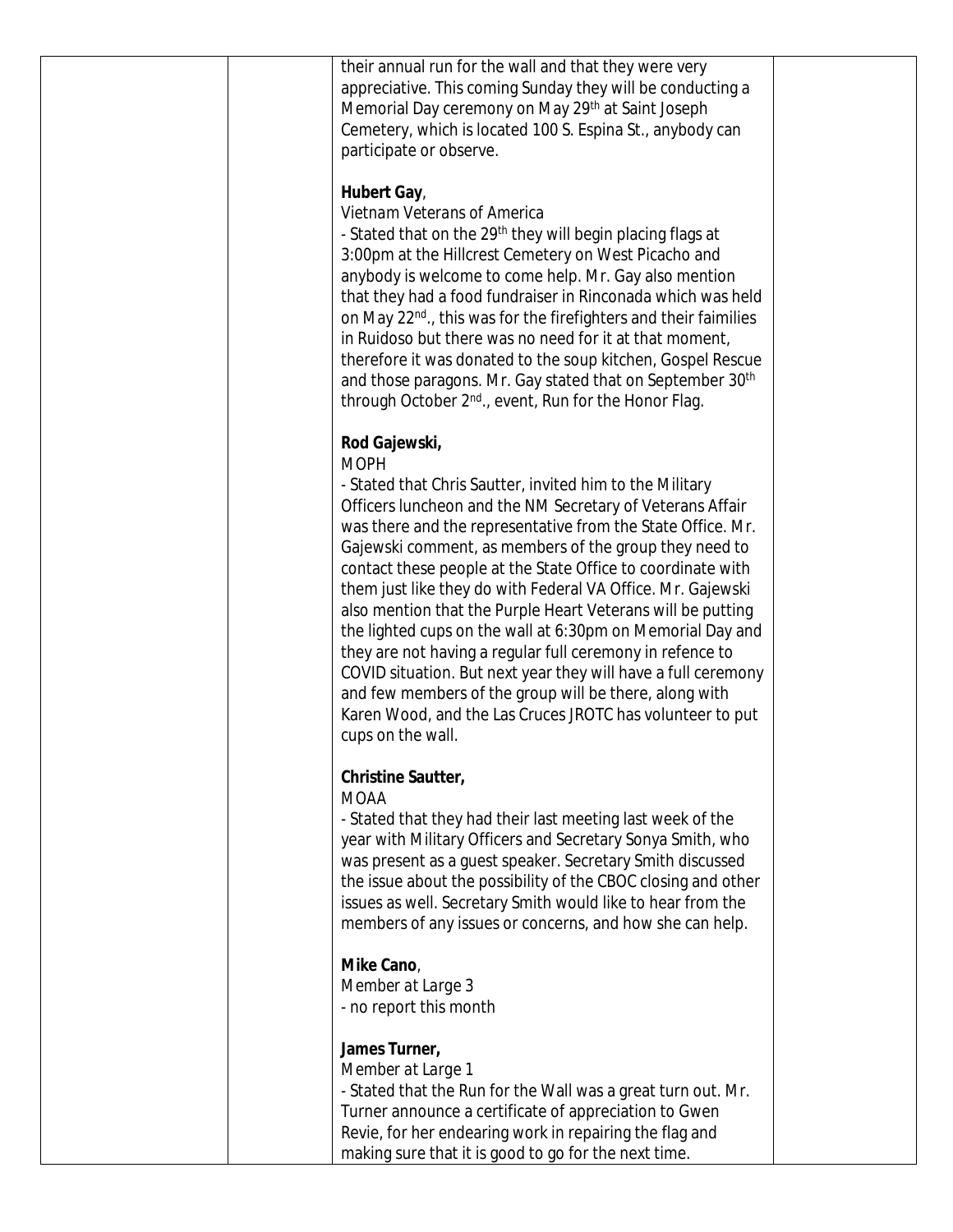|                            |       | Karen Woods,<br><b>UMWSW</b><br>- Stated that United Military women in Southwest will be<br>placing their annual flag bases at the Columbarium's. Ms.<br>Woods praised to the American Legion and Post 1124 for<br>their hospitality to the Run for the Wall riders.<br>Ms. Woods address something that happed at City Council<br>meeting on the 16th of May. One of the council members<br>made some comments and they were not, very well received<br>by veteran community. The comment made was, 'Veterans,<br>really, in essence should not be part of the Las Cruces police<br>Department because they are killers.' Ms. Woods expressed<br>that they take very much offense to that and would like to<br>let Mr. Enriquez and Mr. Nichols know that it was totally<br>uncalled for. This member also gave reference that she has<br>family that are also veterans and she 'knows' how tough it is.<br>Ms. Woods also expressed that 'not until you walk a mile in<br>the police officers' footsteps, please don't judge them, not<br>openly in a form as such'. Ms. Woods would like to<br>recommend to Mr. Nichols and Mr. Enriquez to take to the<br>mayor their total disagreements with those statements that<br>were made. And would also like a written note of apology<br>for the insult made to the veterans.<br>Mr. Enriquez agreed to pass the statement made by Ms.<br>Woods to the mayor and the city manager as requested.<br>Hector Sanchez stated that, veterans are a protected class in<br>the United States, and they are protected from<br>discrimination, particularly discrimination against<br>employment. |                  |
|----------------------------|-------|-----------------------------------------------------------------------------------------------------------------------------------------------------------------------------------------------------------------------------------------------------------------------------------------------------------------------------------------------------------------------------------------------------------------------------------------------------------------------------------------------------------------------------------------------------------------------------------------------------------------------------------------------------------------------------------------------------------------------------------------------------------------------------------------------------------------------------------------------------------------------------------------------------------------------------------------------------------------------------------------------------------------------------------------------------------------------------------------------------------------------------------------------------------------------------------------------------------------------------------------------------------------------------------------------------------------------------------------------------------------------------------------------------------------------------------------------------------------------------------------------------------------------------------------------------------------------------------------------------------------------------------------|------------------|
| 5. Public<br>Participation | 09:41 | Franco Granillo,<br>Parks Administrator<br>- Run for the wall was a great event.<br>- In the process of new signs for the park for 'no scatting'<br>should be installed hopefully no later than 4 <sup>th</sup> of July.<br>- List is available for groups to maintain the park on a<br>monthly basis.<br>Rogelio Maldonado,<br>State Commander of the NM Veterans of Foreign Wars<br>- Was elected to speak for the Veterans of Foreign War, got<br>to see videos of the comments that were made about vets.<br>'Civilians have no understating of what vets had to go<br>through to protect their country.'<br>- July 1 <sup>st</sup> will take the position with the Vets of Foreign War<br>for Legislator for NM. Will bring up issues regarding<br>statements that were made.                                                                                                                                                                                                                                                                                                                                                                                                                                                                                                                                                                                                                                                                                                                                                                                                                                                      | Read into record |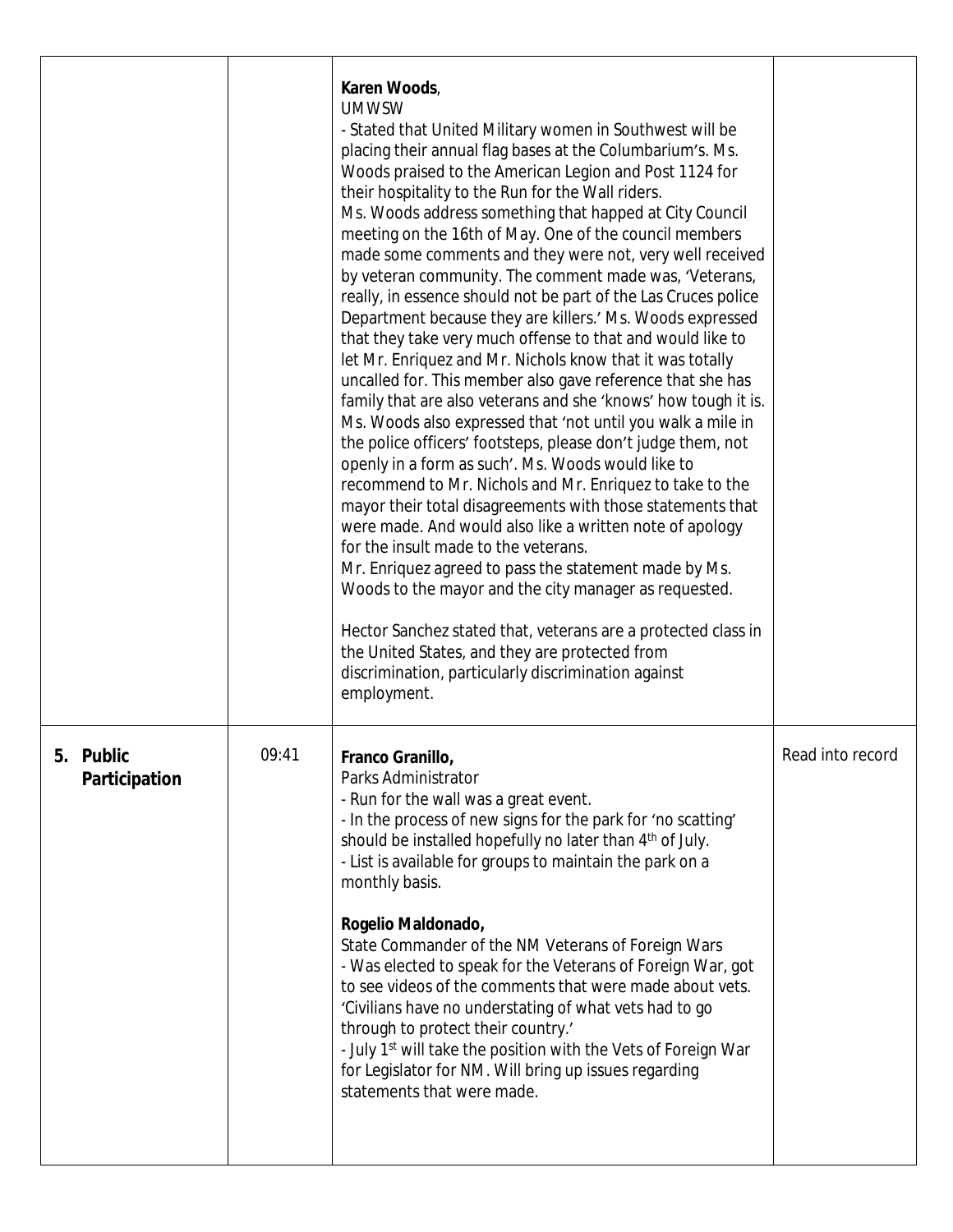| Jesus Morales,                                                                     |  |
|------------------------------------------------------------------------------------|--|
| El Paso, VA. Caregiver Support Program                                             |  |
| - Two programs to offer:                                                           |  |
| - Comprehensive Assistance for Family Caregivers, this                             |  |
| program is only available to those vets that served after                          |  |
| September 11 <sup>th</sup> an inquiry injury or before May 7 <sup>th</sup> of 1975 |  |
| prior an inquiry injury.                                                           |  |
| The other program, General Caregiver support services,                             |  |
| - These programs are to give services for those vets that                          |  |
| need assistance with mental or health issues. Veterans can                         |  |
| join the program while waiting for the application to                              |  |
| process.                                                                           |  |
| - Caregivers First, will be holding a 2-part class.                                |  |
| June 13, first class and June 17, second class. These classes                      |  |
| are for caregivers, to help them gain control to assist their                      |  |
| veterans using the VA system. This will be held at the Las                         |  |
| Cruces, CBOC.                                                                      |  |
| Kimberly Figueroa,                                                                 |  |
| Social Worker for Caregiver Social Support                                         |  |
| - New to the program, excited to work with caregivers. Any                         |  |
| questions, please reach out to our program.                                        |  |
| Don Armstrong,                                                                     |  |
| Program Assistant for Medical Foster Home                                          |  |
| - Working with different programs from Caregiver Support                           |  |
| Program, Vet. Center, New Mexico Department of Health,                             |  |
| NM Vet. and Veterans Affair.                                                       |  |
| All programs will be going to Chaparral to do an outreach.                         |  |
| The program is a home-based primary care, is a team that                           |  |
| helps support a veteran that lives in a medical foster home.                       |  |
| This will be for any vet in need even if is a homeless vet. The                    |  |
| Caregiver Support Program will offer services and support                          |  |
| for that vet.                                                                      |  |
| - Medical Foster Home, also available to a veteran.                                |  |
| - Friday, May 27 <sup>th</sup> having an outreach in Chaparral, along              |  |
| with Vet. Center and Dept. of Vet Affairs.                                         |  |
|                                                                                    |  |
| Melanie Goodman,                                                                   |  |
| Representor for Senator Ben Ray Lujan from LC                                      |  |
| - About 2 months ago VA announced the proposed closure                             |  |
| of over 170 outpatient clinics around the country. Four of                         |  |
| those are in NM up north.                                                          |  |
| - Senator Lujan spoke to Secretary McDonough about this                            |  |
| issue and invited him to New Mexico.                                               |  |
| Next week Secretary McDonough will be a holding a                                  |  |
| listening session in Gallup.                                                       |  |
| - Congress passed an omnibus bill for fiscal year 22, it                           |  |
| provides \$97.5 billion for VA medical care. This will be more                     |  |
| funding for mental health care, rural health initiatives,                          |  |
| opioid abuse prevention and for Women's Health care. And                           |  |
| for homeless veterans.                                                             |  |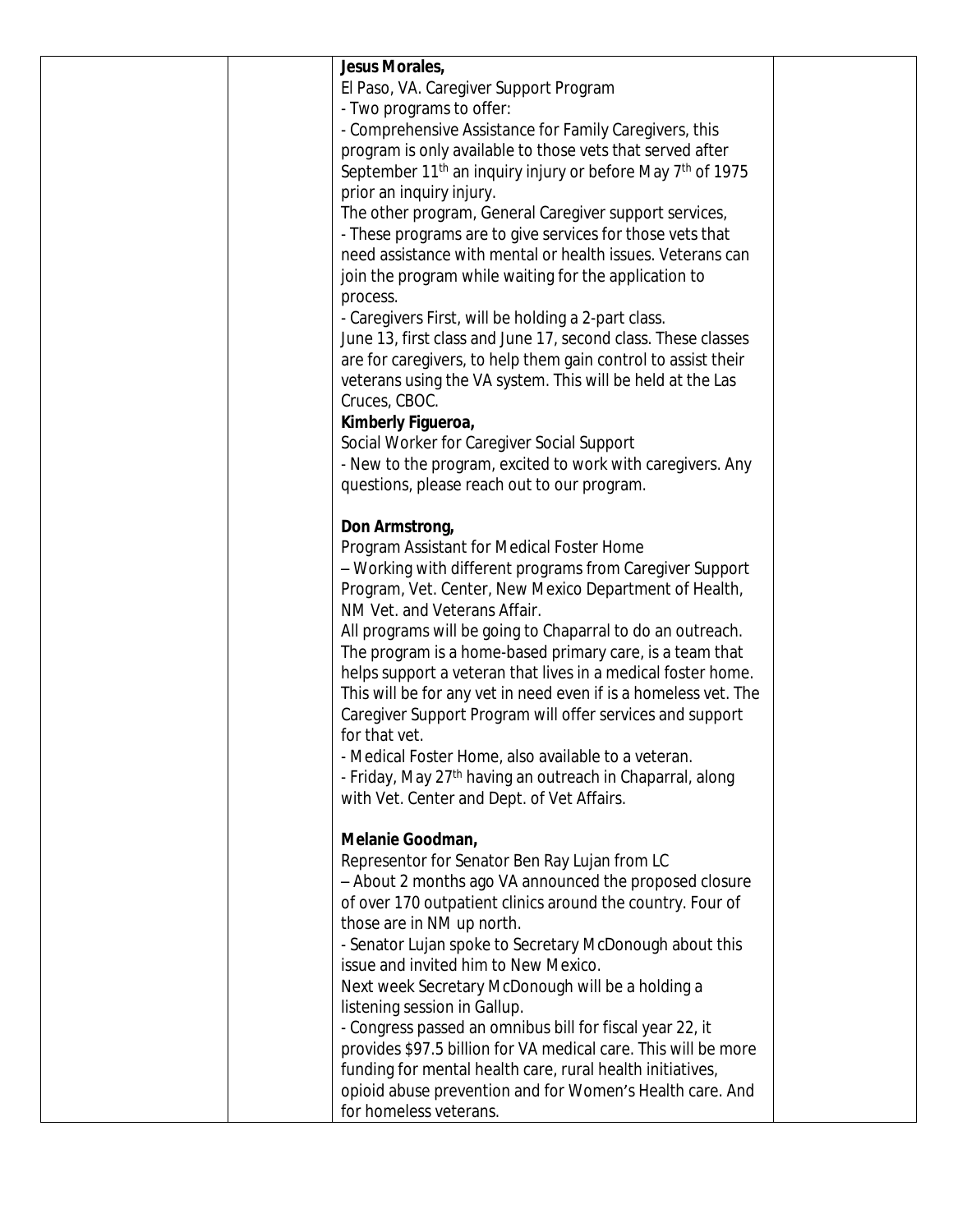|                           |       | - Senator also fought for funds for Veterans Crisis Lines or<br>for suicide prevention and medical prosthetics research<br>programs.<br>- Senator cosponsored Major Richard Starr Act, which allows<br>a vet with a combat related disability to receive retirement<br>pay without reductions.<br>Susan Smith,<br>Supervisor with the Las Cruces CBOC with VA clinic,<br>- an introduction<br>Ed Torres,<br>Vice Commander for Department of NM American Legion<br>$-$ Need to address the issue that happened May 16 <sup>th</sup> .<br>An apology should be made verbally and written.<br>Dolores Archuleta,<br>Chair of the Veterans Memorial Wall<br>- Would like to be put on the next Agenda and give the<br>history of Garrison Flag.<br>Larry Nichols,<br>Community Development, Director |                                                                                                                                                      |
|---------------------------|-------|---------------------------------------------------------------------------------------------------------------------------------------------------------------------------------------------------------------------------------------------------------------------------------------------------------------------------------------------------------------------------------------------------------------------------------------------------------------------------------------------------------------------------------------------------------------------------------------------------------------------------------------------------------------------------------------------------------------------------------------------------------------------------------------------------|------------------------------------------------------------------------------------------------------------------------------------------------------|
|                           |       | - Run for the wall was a great turn out. The route<br>commander "Capt. America", personally tanked Larry for his<br>address.                                                                                                                                                                                                                                                                                                                                                                                                                                                                                                                                                                                                                                                                      |                                                                                                                                                      |
| Action<br>6.              | 10:12 | Karen Woods,<br>- Name Modification to Veterans Memorial Park<br><b>Rod Gajewski</b><br>- Motion to rename the Veterans Memorial Park to Veterans<br>Memorial. Form needs to be sign by VAB members to vote in<br>favor.<br>Second by VABM - Mike Cano<br><b>Larry Nichols</b><br>- Will be assisting the VAB in filling out the requirements for<br>the city manager's policy. Once complete, it it will be sent to<br>the Park Advisory Board for recommendation and then to<br>City Manager's Office to forward to the City Council.                                                                                                                                                                                                                                                           | VAB unanimously<br>approved -<br>designation as<br>"special Use<br>park" and<br>Renaming the<br>Veterans<br>Memorial Park to<br>Veterans<br>Memorial |
| <b>Old Business</b><br>7. | 10:14 | Karen Woods,<br>- Update, naming of the veteran's clinic. Sill working with<br>legislators to get it complete. As of now, on hold.<br><b>Rod Gajewski</b><br>- Huber Gay, James Turner, and Rod, met with City Manager<br>this past Wednesday to discuss about the park.<br>City Manager is in favor of the items that are being                                                                                                                                                                                                                                                                                                                                                                                                                                                                  |                                                                                                                                                      |